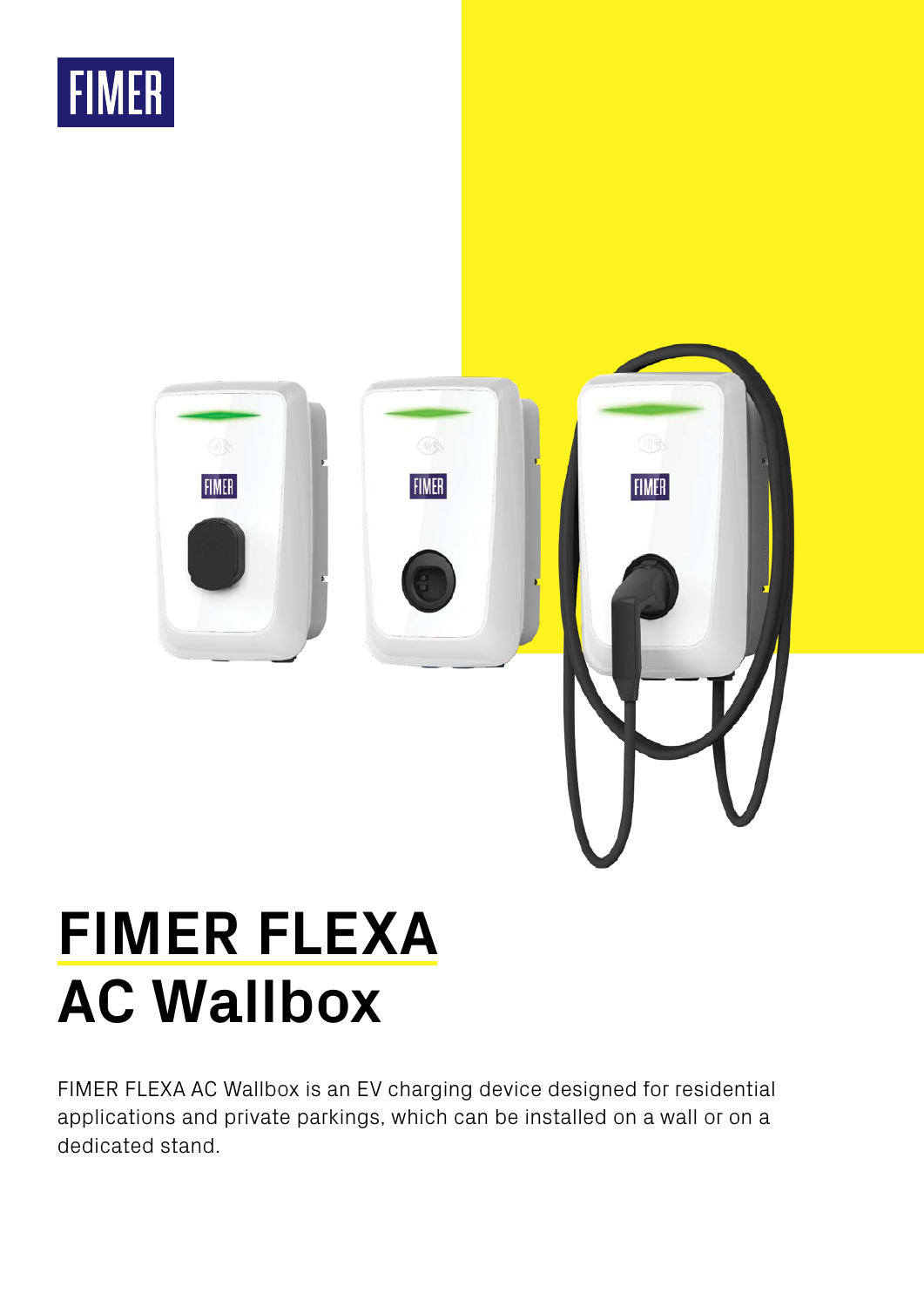FIMER FLEXA AC Wallbox offers different configurations, depending on connectivity (Stand Alone, Inverter Net and Future Net models), power (3.7 - 7.4 - 11 - 22 kW) and connection to the vehicle (T2 cable and socket and T3A socket).

FLEXA AC Wallbox is ideal for private use: installed in the garage or in the common courtyard, it allows to charge your electric vehicle in a simple way, making it faster and safer than a traditional domestic socket.

In applications where multiple charging points are required, FIMER FLEXA AC Wallbox provides a Master and Slave configuration allowing a competitive, smart and efficient solution thanks to its built-in load management system.







Socket T3A

Cord T2 3,7 - 22 kW

Socket T2 3,7 - 22 kW

# **Flexible**

It is available in different power outputs and configurations.

#### **Customizable**

It has different levels of customization to meet customer needs.

#### **Eco-friendly**

Case and packaging are made of 100 % recycled materials.

#### **SuperCap**

Reliable and competitive solution allowing transaction closure and cable release in case of blackout.

#### **Robust and safe**

IP 55, IK 08.

#### **Simple**

Easy installation and maintenance.

#### **Dynamic**

Master / Slave function.

Adjusts charging power to avoid exceeding supply limits.

**FIMER FLEXA AC Wallbox - Stand Alone** The Stand Alone model is the competitive solution that

integrates all the necessary functionalities to ensure simple and fast charging of the electric vehicle.



# **FIMER FLEXA AC Wallbox - Future Net**

OCPP 1.6 Json

The Future Net model adds connectivity to the Wallbox by allowing connection to a backend, enabling charging service management.









 $\widehat{\epsilon}$ 

RFID (MSP) Master/Slave



Load management

### **FIMER FLEXA AC Wallbox - Inverter Net**

The Inverter Net model integrates with our photovoltaic inverter with storage battery REACT 2.





Plug-in (R) RFID (local)



BLE **II I**I Local app and platform (Aurora Vision®)

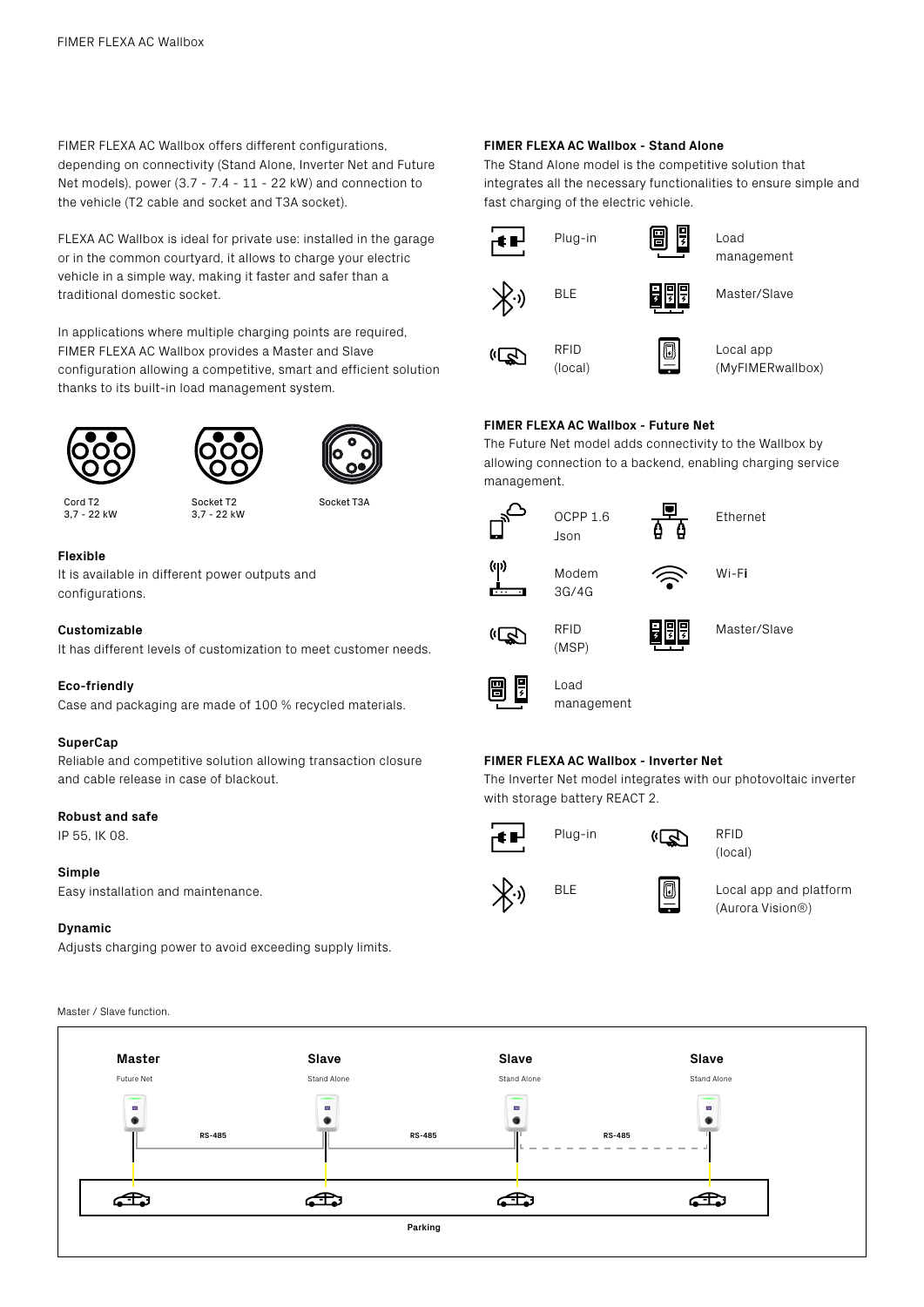**Technical data**

| FIMER FLEXA AC Wallbox model                | Stand Alone / Inverter Net / Future Net          |               |                                        |                                 |  |  |  |
|---------------------------------------------|--------------------------------------------------|---------------|----------------------------------------|---------------------------------|--|--|--|
| <b>Maximum power</b>                        | 3.7 kW                                           | 7.4 kW        | 11 kW                                  | <b>22 kW</b>                    |  |  |  |
| Standard                                    | IEC 61851-1:2017, IEC 61851-21-2:2018            |               |                                        |                                 |  |  |  |
| Charging method                             | Mode 3                                           |               |                                        |                                 |  |  |  |
| Available outlets<br>                       | 5m Cord (T2) or Socket (T2 or T3A)               |               |                                        |                                 |  |  |  |
| Power system                                | $1P + N + PE$                                    | $3P + N + PE$ |                                        |                                 |  |  |  |
| Rated voltage <sup>1)</sup><br>.            | 230 VAC ± 10%                                    | 230 VAC ± 10% | 400 VAC ± 10%                          | $400$ V <sub>AC</sub> $\pm$ 10% |  |  |  |
| Frequency<br>.                              |                                                  |               | 50-60 Hz<br>.                          |                                 |  |  |  |
| Rated current                               | 16 A                                             | 32 A          | 16 A                                   | 32 A                            |  |  |  |
| Rated impulse withstand voltage (Uimp)      | 4 kV                                             |               |                                        |                                 |  |  |  |
| Rated withstand short-circuit current (Isc) | 10 kA                                            |               |                                        |                                 |  |  |  |
| Pollution degree                            | PD <sub>2</sub>                                  |               |                                        |                                 |  |  |  |
| <b>EMC</b> classification                   | Class B emissions                                |               |                                        |                                 |  |  |  |
| Protective measures against electric shock  | Class I<br>.                                     |               |                                        |                                 |  |  |  |
| Connection to the supply network            | Permanently connected                            |               |                                        |                                 |  |  |  |
| Grounding system type                       | TT or TN (both with PE)                          |               |                                        |                                 |  |  |  |
| Installation                                | Indoor/Outdoor                                   |               |                                        |                                 |  |  |  |
| Fixed or removable installation             | Fixed                                            |               |                                        |                                 |  |  |  |
| Overvoltage category                        | $\mathbf{III}$                                   |               |                                        |                                 |  |  |  |
| IP protection rating                        |                                                  |               | IP 55                                  |                                 |  |  |  |
| IK protection rating                        | <b>IK08</b>                                      |               |                                        |                                 |  |  |  |
| Case material<br>.                          | .<br>100% recycled plastic                       |               |                                        |                                 |  |  |  |
| Dimensions                                  | 300 x 480 x 145 mm                               |               |                                        |                                 |  |  |  |
| Weight                                      | 7 kg (Socket), 8.5 kg (Cord)                     |               |                                        |                                 |  |  |  |
| Operating temperature                       | $-25+50^{\circ}C$                                |               |                                        |                                 |  |  |  |
| Storage temperature                         | $-25+70^{\circ}C$                                |               |                                        |                                 |  |  |  |
| Humidity<br>.                               | 095% (non-condensing)                            |               |                                        |                                 |  |  |  |
| Altitude                                    | Up to 2000 m                                     |               |                                        |                                 |  |  |  |
| Product intended for use by                 | Unskilled persons                                |               |                                        |                                 |  |  |  |
| Positioning in area with                    | Non-restricted access                            |               |                                        |                                 |  |  |  |
| Magnetothermal protection                   | Not included                                     |               |                                        |                                 |  |  |  |
| Differential protection                     |                                                  |               | Not included (equipped with 6 mApc RCM |                                 |  |  |  |
| Energy meter<br>.                           | Compatible with external MID meters or CT sensor |               |                                        |                                 |  |  |  |
| Certification <sup>2)</sup>                 | CE, RCM. UL, TR:2015, VDE AR-N 4100              |               |                                        |                                 |  |  |  |

# **Specific Features**

| FIMER FLEXA AC Wallbox model | <b>Stand Alone</b> |                     |  | <b>Inverter Net</b> |        |        | <b>Future Net</b> |       |          |            |            |            |
|------------------------------|--------------------|---------------------|--|---------------------|--------|--------|-------------------|-------|----------|------------|------------|------------|
| <b>Maximum power</b>         |                    | 3.7 kW 7.4 kW 11 kW |  | 22 kW               | 3.7 kW | 7.4 kW | 11 kW             | 22 kW | 3.7 kW   | 7.4 kW     | 11 kW      | 22 kW      |
| Bluetooth                    |                    |                     |  |                     |        |        |                   |       |          |            |            |            |
| RFID reader                  |                    |                     |  |                     |        |        |                   |       |          |            |            |            |
| <b>OCPP</b>                  |                    |                     |  |                     |        |        |                   |       | 1.6 Json | $1.6$ Ison | $1.6$ Ison | $1.6$ Ison |
| 3G/4G connection             |                    |                     |  |                     |        |        |                   |       |          |            |            |            |
| Ethernet connection          |                    |                     |  |                     |        |        |                   |       |          |            |            |            |
| Wi-Fi                        |                    |                     |  |                     |        |        |                   |       |          |            |            |            |
| Status LED                   |                    |                     |  |                     |        |        |                   |       |          |            |            |            |
| CT meter included            |                    |                     |  |                     |        |        |                   |       |          |            |            |            |

1) Please contact FIMER to check the availability of different rated voltages 2) Please contact FIMER to check the certification status